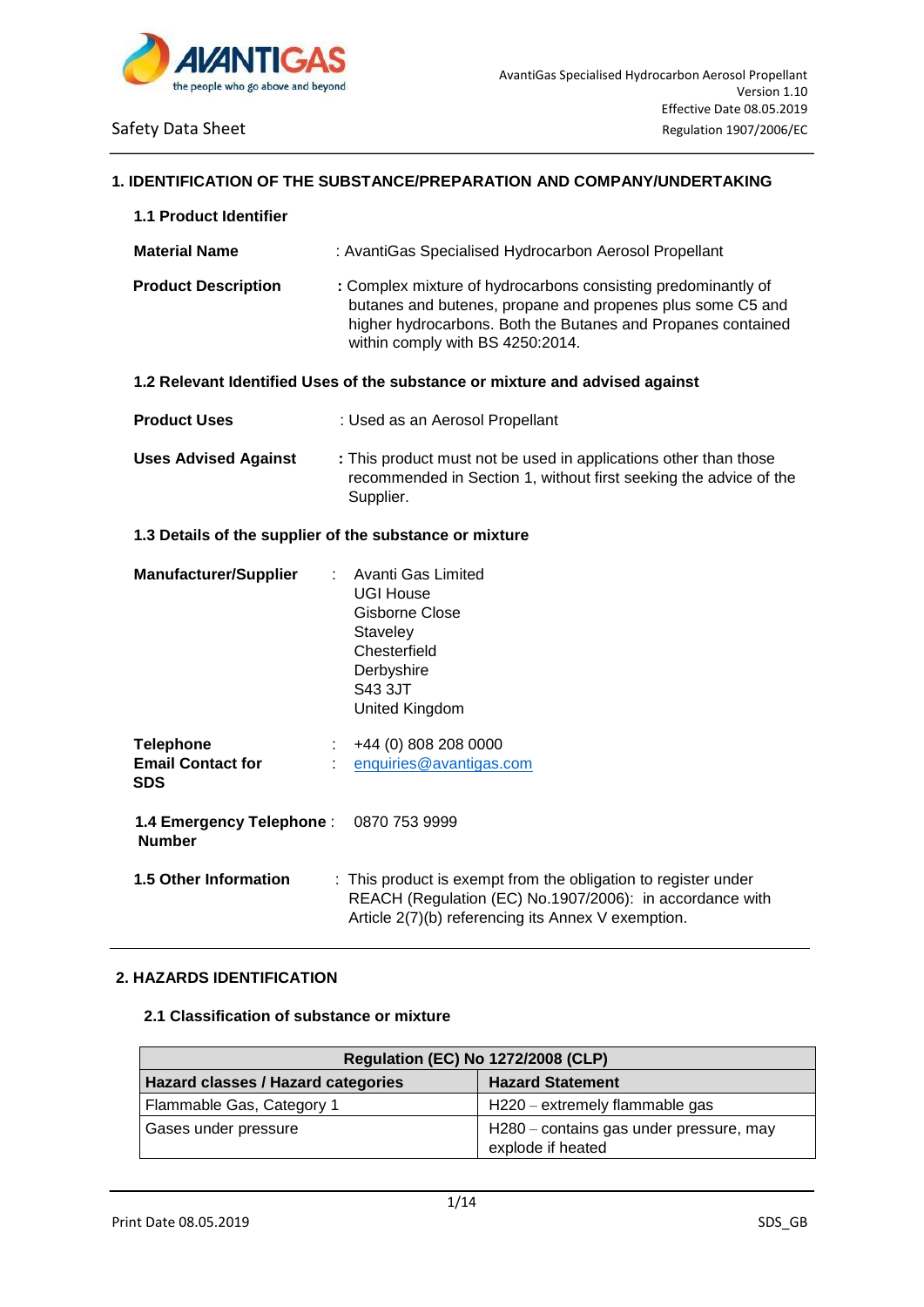

## **2.2 Label Elements**

**Labelling according to Regulation (EC) No 1272/2008 (CLP Classification)**

| <b>CLP Classification Symbols</b>   |                                                                                                                                                                                                                                                                                                                                                                                                                                                                                                                                                                                    |
|-------------------------------------|------------------------------------------------------------------------------------------------------------------------------------------------------------------------------------------------------------------------------------------------------------------------------------------------------------------------------------------------------------------------------------------------------------------------------------------------------------------------------------------------------------------------------------------------------------------------------------|
|                                     | GHS02 Flame<br>GHS04 Gas Cylinder                                                                                                                                                                                                                                                                                                                                                                                                                                                                                                                                                  |
| <b>Signal Words</b>                 | Danger                                                                                                                                                                                                                                                                                                                                                                                                                                                                                                                                                                             |
| <b>CLP Hazard Statements</b>        | PHYSICAL HAZARDS:<br>H220: Extremely flammable gas.<br>H280: Contains gas under pressure; may explode if heated.<br>Harmful if inhaled.                                                                                                                                                                                                                                                                                                                                                                                                                                            |
|                                     | <b>HEALTH HAZARDS:</b><br>Not classified as a health hazard under GHS criteria.                                                                                                                                                                                                                                                                                                                                                                                                                                                                                                    |
|                                     | <b>ENVIRONMENTAL HAZARDS:</b><br>Not classified as an environmental hazard under GHS criteria.                                                                                                                                                                                                                                                                                                                                                                                                                                                                                     |
| <b>CLP Precautionary statements</b> |                                                                                                                                                                                                                                                                                                                                                                                                                                                                                                                                                                                    |
| <b>Prevention</b>                   | P102: Keep out of reach of children.<br>P210: Keep away from heat/sparks/open flames/hot surfaces.<br>- no smoking.<br>P243: Take precautionary measures against static discharge.                                                                                                                                                                                                                                                                                                                                                                                                 |
| <b>Response</b>                     | P377: Leaking gas fire: Do not extinguish, unless leak can be<br>stopped safely.<br>P381: Eliminate all ignition sources if safe to do so.                                                                                                                                                                                                                                                                                                                                                                                                                                         |
| <b>Storage</b>                      | P410: Protect from sunlight.<br>P403: Store in a well-ventilated place.                                                                                                                                                                                                                                                                                                                                                                                                                                                                                                            |
| 2.3 Other Hazards                   |                                                                                                                                                                                                                                                                                                                                                                                                                                                                                                                                                                                    |
| <b>Health Hazards</b>               | Breathing of high vapour concentrations may cause central<br>nervous system (CNS) depression resulting in dizziness, light-<br>headedness, drowsiness, headache and nausea.<br>Abuse via wilful inhalation of very high concentration of product<br>vapour, even for short periods of time can induce<br>unconsciousness and may prove fatal.<br>High gas concentrations will displace available oxygen from the<br>air; unconsciousness and death may occur suddenly from lack<br>of oxygen.<br>Exposure to rapidly expanding gases may cause frost burns to<br>eyes and/or skin. |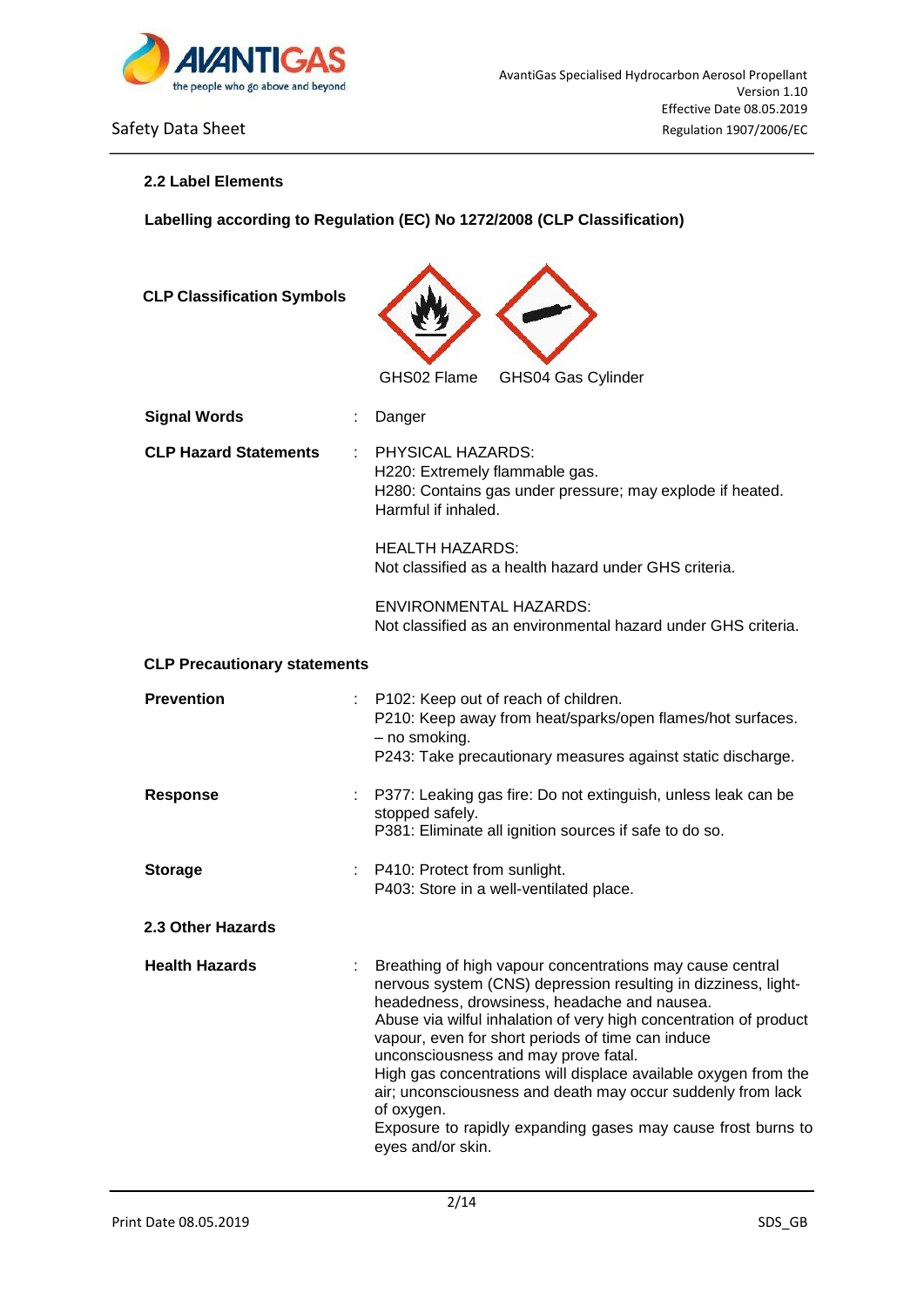

| <b>Safety Hazards</b> | ÷. | Vapours are heavier than air. Vapours may travel across the<br>ground and reach remote ignition sources causing a flashback<br>fire danger. Electrostatic charges may be generated during<br>pumping. Electrostatic discharge, if not suitably earthed may<br>cause fire as an ignition source. |
|-----------------------|----|-------------------------------------------------------------------------------------------------------------------------------------------------------------------------------------------------------------------------------------------------------------------------------------------------|
|                       |    |                                                                                                                                                                                                                                                                                                 |

# **3. COMPOSITION/INFORMATION ON INGREDIENTS**

| 3.1 Substance                  |                                                                                                                                                                                                                                                                                                                                                                                                                                           |
|--------------------------------|-------------------------------------------------------------------------------------------------------------------------------------------------------------------------------------------------------------------------------------------------------------------------------------------------------------------------------------------------------------------------------------------------------------------------------------------|
| CAS No.                        | $: 68476 - 85 - 7$                                                                                                                                                                                                                                                                                                                                                                                                                        |
| 3.2 Mixtures                   |                                                                                                                                                                                                                                                                                                                                                                                                                                           |
| <b>Preparation Description</b> | Complex mixture of hydrocarbons consisting predominantly of<br>butanes and butenes, propane and propenes plus some C5<br>and higher hydrocarbons. Low concentrations of sulphur,<br>hydrogen sulphide and mercaptans may be present.                                                                                                                                                                                                      |
| <b>Synonyms</b>                | : Specialised Hydrocarbon Aerosol Propellant 22 (SHAP 22)<br>: Specialised Hydrocarbon Aerosol Propellant 30 (SHAP 30)<br>: Specialised Hydrocarbon Aerosol Propellant 39 (SHAP 39)<br>: Specialised Hydrocarbon Aerosol Propellant 40 (SHAP 40)<br>: Specialised Hydrocarbon Aerosol Propellant 48 (SHAP 48)<br>: Specialised Hydrocarbon Aerosol Propellant 70 (SHAP 70)<br>: Specialised Hydrocarbon Aerosol Propellant 105 (SHAP 105) |

### **Hazardous Components**

|

### **Classification of components according to Regulation (EC) No 1272/2008**

| <b>Chemical Name</b>          | CAS No.    | <b>EINECS</b> | <b>REACH Registration</b><br>No. | Conc.          |
|-------------------------------|------------|---------------|----------------------------------|----------------|
| Petroleum Gases,<br>Liquefied | 68476-85-7 | 270-704-2     | Exempt                           | $\leq$ 100.00% |

| <b>Chemical Name</b>          | <b>Hazard Class &amp; Category</b>  | <b>Hazard Statement</b>               |
|-------------------------------|-------------------------------------|---------------------------------------|
| Petroleum Gases,<br>Liquefied | Flam. Gas, 1; Press. Gas, Liq. Gas; | H <sub>220</sub> : H <sub>280</sub> : |

**Additional Information:** Refer to section 16 for full text of Hazard Precautionary Statements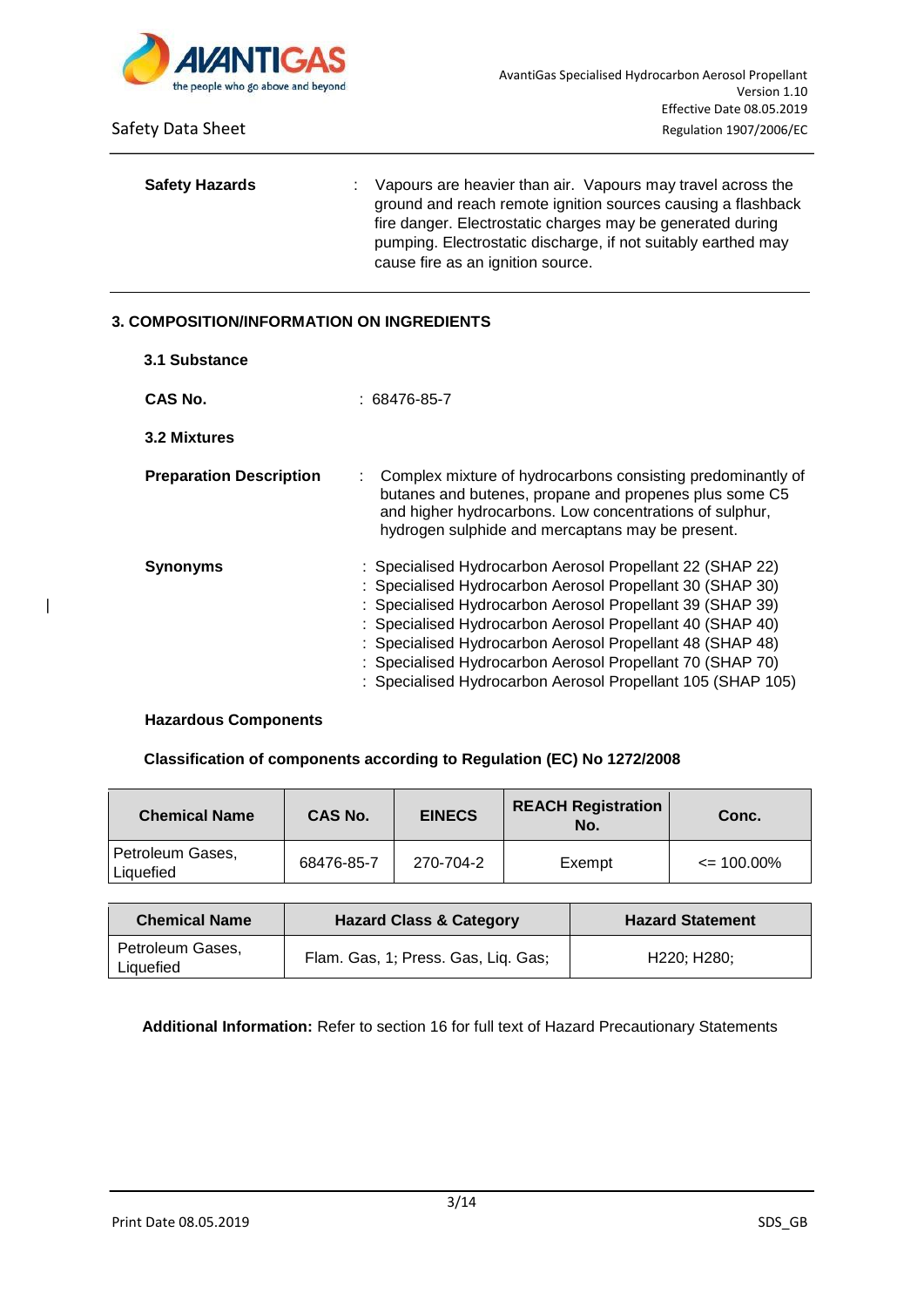

### **4. DESCRIPTION OF FIRST AID MEASURES**

| 4.1 General Advice                                                                 | Do not enter area unless confirmed safe to do so, if possible<br>remove any affected person to uncontaminated safe area                                                                                                                                                                                               |
|------------------------------------------------------------------------------------|-----------------------------------------------------------------------------------------------------------------------------------------------------------------------------------------------------------------------------------------------------------------------------------------------------------------------|
| 4.2 Inhalation                                                                     | : Remove the affected person into fresh air. If breathing but<br>unconscious, place in the recovery position. If breathing has<br>stopped, apply artificial respiration. If heartbeat absent, give<br>external cardiac compression. Monitor breathing and pulse.<br>Seek urgent medical advice.                       |
| <b>4.3 Skin Contact</b>                                                            | In the event of frostbite, slowly warm the exposed area by<br>rinsing with warm water. Obtain medical treatment immediately.<br>Keep warm and at rest. Seek medical advice before removing<br>clothing. Contaminated clothing may be a fire hazard and<br>therefore should be soaked with water before being removed. |
| 4.4 Eye Contact                                                                    | DO NOT DELAY. Obtain medical treatment immediately.<br>Remove contact lenses, if present and easy to do. Continue<br>rinsing. Flush eye with copious quantities of water.                                                                                                                                             |
| 4.5 Ingestion                                                                      | In the unlikely event of ingestion, obtain medical attention<br>immediately.                                                                                                                                                                                                                                          |
| 4.6 Most important<br>symptoms/effects, acute<br>& delayed                         | High concentrations may cause central nervous system<br>depression resulting in headaches, dizziness and nausea;<br>continued exposure may result in unconsciousness and/or<br>death.                                                                                                                                 |
| 4.7 Indication of immediate :<br>medical attention and<br>special treatment needed | Treat symptomatically.<br>Administer oxygen if necessary.                                                                                                                                                                                                                                                             |

# **5. FIRE FIGHTING MEASURES**

Evacuate the fire area of all non-emergency personnel.

| 5.1 Extinguishing Media                                  |   | Shut off supply. If not possible and no risk to surroundings, let<br>the fire burn itself out. If safe to do so use foam, water fog for<br>major fires. Use dry chemical powder, carbon dioxide, sand or<br>earth for minor fires.                                                                                                                                                                                       |
|----------------------------------------------------------|---|--------------------------------------------------------------------------------------------------------------------------------------------------------------------------------------------------------------------------------------------------------------------------------------------------------------------------------------------------------------------------------------------------------------------------|
| <b>Unsuitable Extinguishing</b><br>Media                 |   | : Do not use direct water jets on the burning product as they<br>could cause a steam explosion and spread of the fire.<br>Simultaneous use of foam and water on the same surface is to<br>be avoided as water destroys the foam.                                                                                                                                                                                         |
| 5.2 Special hazards arising<br>from substance or mixture | ÷ | Hazardous combustion products may include: Carbon<br>monoxide, Carbon Dioxide, Unidentified organic and inorganic<br>compounds<br>Sustained fire attack on vessels may result in a Boiling Liquid<br>Expanding Vapour Explosion (BLEVE). Contents are under<br>pressure and can explode when exposed to heat or flames. The<br>vapour is heavier than air, spreads along the ground and distant<br>ignition is possible. |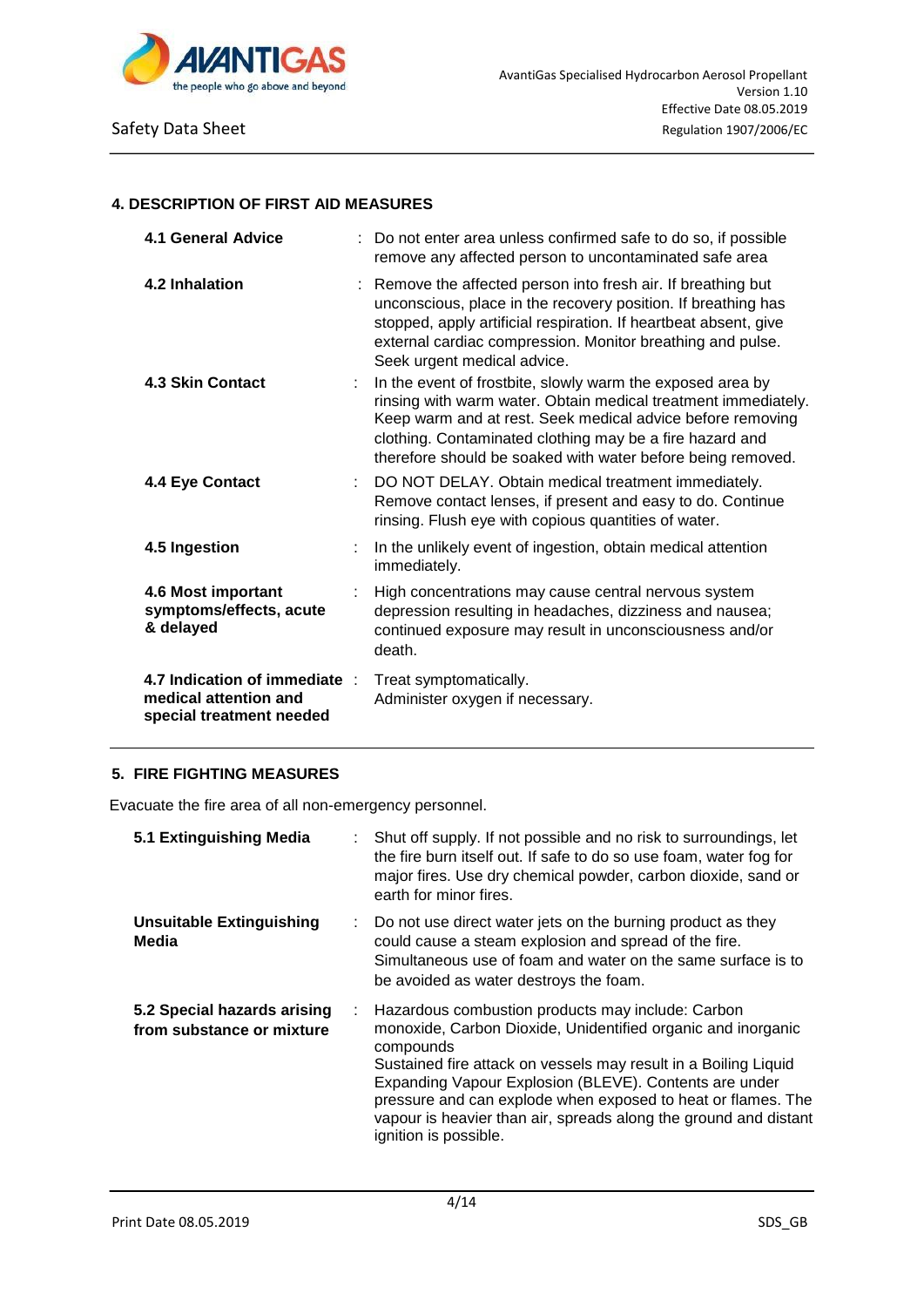

| 5.3 Advice for Fire-fighters | apparatus |                                      |  | : Wear full protective clothing and self-contained breathing                                                                |  |
|------------------------------|-----------|--------------------------------------|--|-----------------------------------------------------------------------------------------------------------------------------|--|
| <b>Additional Advice</b>     |           | contaminants entering water courses. |  | : Keep adjacent containers cool by spraying with water.<br>Fire Fighting, particularly with foam and water may give rise to |  |

# **6. ACCIDENTAL RELEASE MEASURES**

Evacuate the area of all non-essential personnel. Ventilate contaminated area thoroughly. Avoid contact with spilled or released material. Obtain medical advice before removing contaminated clothing. Do not attempt remove clothing if adhering to skin. For guidance on selection of personal protective equipment see section 8 of this Safety Data Sheet. For guidance on disposal of spilled material see section 13 of this Safety Data Sheet.

| 6.1 Personal Precautions,<br><b>Protective Equipment and</b><br><b>Emergency Procedures</b> |   | Shut off leaks, if possible without personal risks;<br>Remove all possible sources of ignition in the surrounding<br>area:<br>Evacuate all personnel;<br>Call the Emergency Services if required;<br>Attempt to disperse the gas or to direct its flow for example<br>by using fog sprays to a safer location e.g. area free from<br>ignition sources.<br>Attempt to prevent the gas from entering low lying areas e.g.<br>cellars, pits, drains, sewers or confined spaces |
|---------------------------------------------------------------------------------------------|---|-----------------------------------------------------------------------------------------------------------------------------------------------------------------------------------------------------------------------------------------------------------------------------------------------------------------------------------------------------------------------------------------------------------------------------------------------------------------------------|
|                                                                                             |   | Attempt to prevent the gas from entering watercourses e.g.<br>rivers, sewers.                                                                                                                                                                                                                                                                                                                                                                                               |
|                                                                                             |   | Take precautionary measures against static discharge.<br>Ensure electrical continuity by bonding and grounding<br>(earthing) all equipment.                                                                                                                                                                                                                                                                                                                                 |
|                                                                                             |   | Confirm all electrical equipment is suitable for use in the area<br>Monitor area with combustible gas meter.                                                                                                                                                                                                                                                                                                                                                                |
|                                                                                             |   | Use appropriate containment to avoid environmental<br>contamination.                                                                                                                                                                                                                                                                                                                                                                                                        |
|                                                                                             |   | Test atmosphere for flammable gas concentrations to ensure<br>safe working conditions before personnel are allowed to<br>enter the area.                                                                                                                                                                                                                                                                                                                                    |
| <b>6.2 Environmental</b><br><b>Precautions</b>                                              |   | Avoid loss of containment to the environment. Use<br>appropriate containment methods to avoid environmental<br>contamination.                                                                                                                                                                                                                                                                                                                                               |
| 6.3 Methods and Material<br>for Containment and<br><b>Clean Up</b>                          | ÷ | Small spillage - Allow to evaporate, contain spillage with<br>suitable adsorbent media. Any Firefighting products should<br>be contained using appropriate methods.<br>Large spillage - Notify Emergency Services. If trained and<br>competent to do so attempt to disperse the vapour or to<br>direct its flow to a safer location, for example by using fog<br>sprays. Any Firefighting products should be contained using<br>appropriate methods.                        |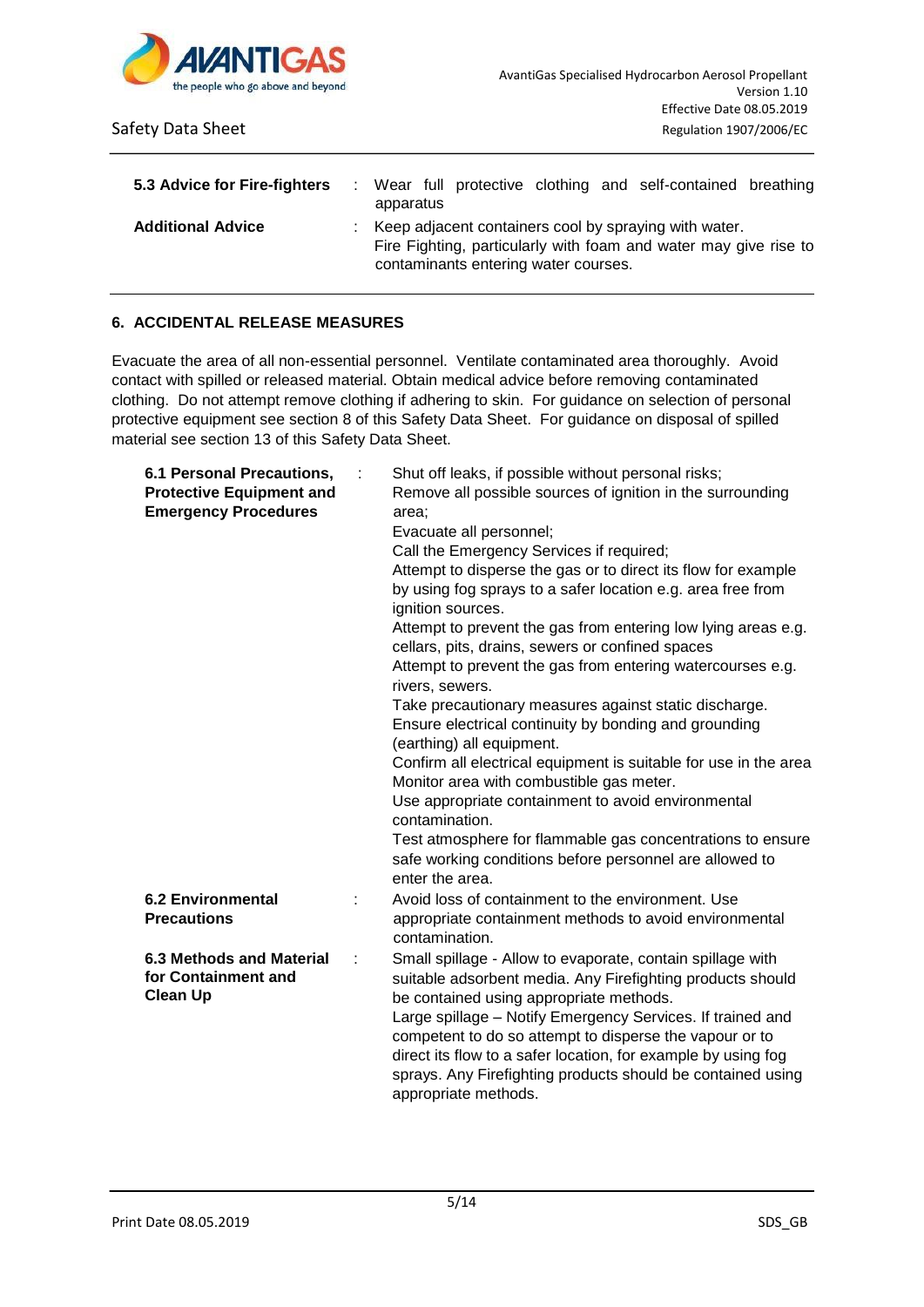

| <b>Additional Advice</b>                                               | Notify authorities if any exposure to the general public or the<br>environment occurs or is likely to occur. Vapour may form an<br>explosive mixture with air. Risk of explosion. Inform the<br>Emergency Services if product enters surface water drains.                                                                                                                                                                                                                                                                                                                                                                                                                                                                                                                                                                                         |
|------------------------------------------------------------------------|----------------------------------------------------------------------------------------------------------------------------------------------------------------------------------------------------------------------------------------------------------------------------------------------------------------------------------------------------------------------------------------------------------------------------------------------------------------------------------------------------------------------------------------------------------------------------------------------------------------------------------------------------------------------------------------------------------------------------------------------------------------------------------------------------------------------------------------------------|
| 7. HANDLING AND STORAGE                                                |                                                                                                                                                                                                                                                                                                                                                                                                                                                                                                                                                                                                                                                                                                                                                                                                                                                    |
| <b>General Precautions</b>                                             | Avoid breathing vapours or contact with material. Only use in<br>well ventilated areas. Wash thoroughly after handling. For<br>guidance on selection of personal protective equipment see<br>Section 8 of this Safety Data Sheet.<br>Use the information in this data sheet as input to a risk<br>assessment of local circumstances to help determine<br>appropriate controls for safe handling, storage and disposal of<br>this material.<br>Contaminated leather articles including shoes cannot be<br>decontaminated and should be destroyed to prevent reuse.<br>Properly dispose of any contaminated rags or cleaning<br>materials in order to prevent fires.<br>Air-dry contaminated clothing in a well-ventilated area before<br>laundering.<br>Use local exhaust ventilation if there is a risk of inhaling<br>vapours, mists or aerosols. |
| <b>7.1 Precautions for Safe</b><br><b>Handling</b>                     | : This product can create a low temperature exposure hazard<br>when released as a liquid.<br>Avoid prolonged or repeated contact with skin.<br>Extinguish any naked flames.<br>Do not smoke.<br>Remove potential ignition sources, including portable<br>electronic devices. Avoid any spark creation.<br>Electrostatic charges may be generated during handling.<br>Electrostatic discharge may cause fire. Earth all equipment.<br>Use suitable Personal Protective Equipment as described<br>below                                                                                                                                                                                                                                                                                                                                              |
| 7.2 Conditions for safe<br>storage, including any<br>incompatibilities | : Store only in purpose-designed, appropriately labelled<br>pressure vessels or cylinders.<br>Must be stored in a well-ventilated area, away from sunlight,<br>ignition sources and other sources of heat.<br>Do not store near cylinders containing compressed oxygen or<br>other strong oxidizers.                                                                                                                                                                                                                                                                                                                                                                                                                                                                                                                                               |
| <b>7.3 Specific End Uses</b>                                           | : Not applicable                                                                                                                                                                                                                                                                                                                                                                                                                                                                                                                                                                                                                                                                                                                                                                                                                                   |
| <b>Additional Information</b>                                          | : This product is intended for use in closed systems only. Ensure<br>that all local regulations regarding handling and storage<br>facilities are followed.<br>Exposure to this product should be reduced as low as<br>reasonably practicable. Reference should be made to the<br>Health and Safety Executive's publication "COSHH Essentials".                                                                                                                                                                                                                                                                                                                                                                                                                                                                                                     |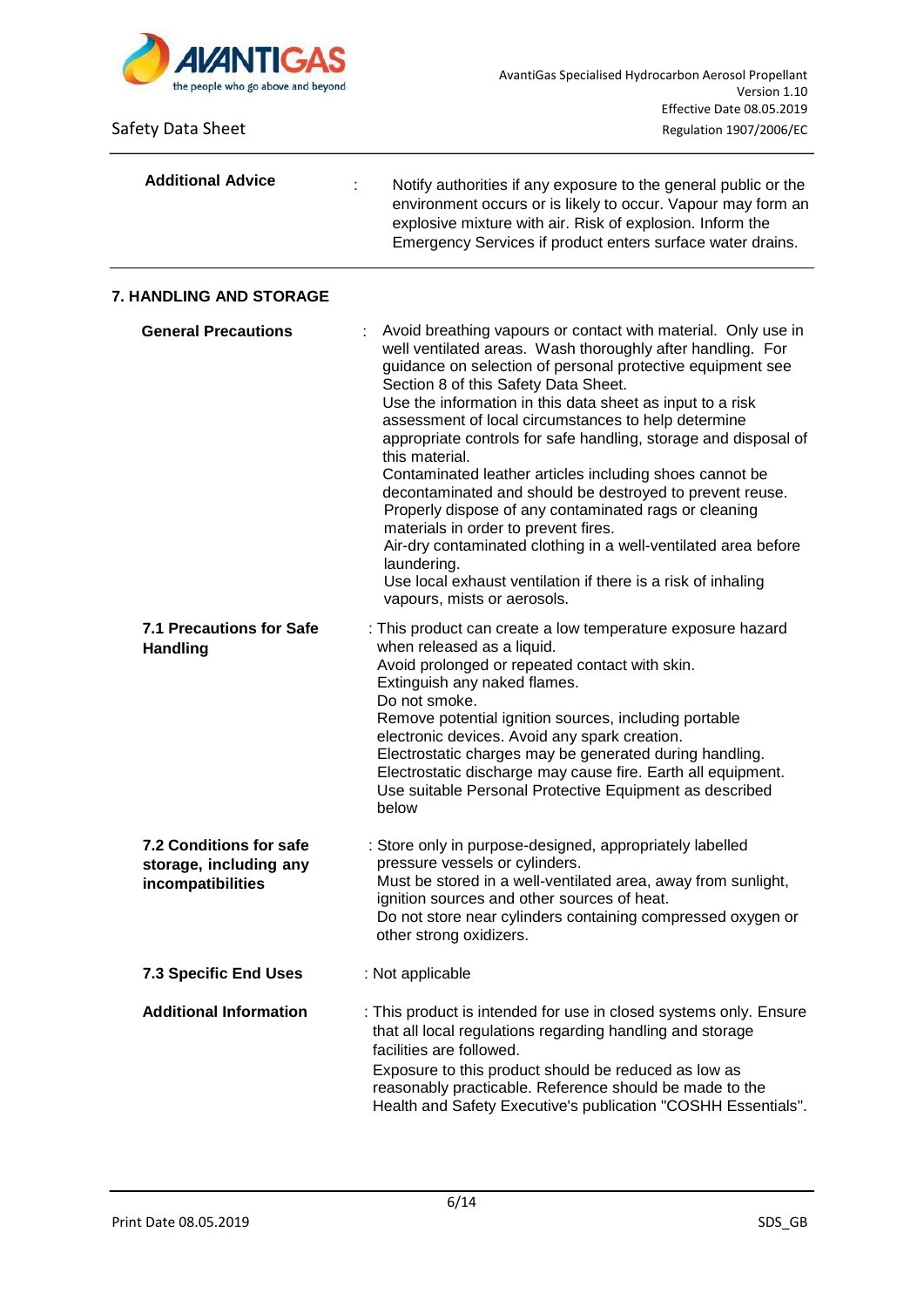

| <b>Product Transfer</b>      | : Do not use compressed air for filling, discharging or handling.<br>Electrostatic charges may be generated during pumping.<br>Electrostatic discharge may cause fire. Delivery lines may<br>become cold enough to present a cold burns hazard.                                                                                                                                                                                                                  |
|------------------------------|------------------------------------------------------------------------------------------------------------------------------------------------------------------------------------------------------------------------------------------------------------------------------------------------------------------------------------------------------------------------------------------------------------------------------------------------------------------|
| <b>Recommended Materials</b> | For containers and container linings, use materials specifically<br>approved for use with this product. Examples of suitable<br>materials are: PA-11, PEEK, PVDF, PTFE, GRE (Epoxy),<br>GRVE (vinyl ester), Viton (FKM), type F and GB, Neoprene<br>$(CR)$ .                                                                                                                                                                                                     |
| Unsuitable Materials         | : Some forms of cast iron. Examples of materials to avoid are:<br>ABS, polymethyl methacrylate (PMMA), polyethylene (PE /<br>HDPE), polypropylene (PP), PVC, natural rubber (NR), Nitrile<br>(NBR) ethylene propylene rubber (EPDM), Butyl (IIR), Hypalon<br>(CSM), polystyrene, polyvinyl chloride (PVC), polyisobutylene.<br>For containers and container linings, aluminium should not be<br>used if there is a risk of caustic contamination of the product. |
| <b>Container Advice</b>      | Containers, even those that have been emptied, can contain<br>explosive vapours. Do not cut, drill, grind, weld or perform<br>similar operations on or near containers.                                                                                                                                                                                                                                                                                          |

# **8. EXPOSURE CONTROLS/PERSONAL PROTECTION**

# **8.1 Control Parameters**

## **Occupational Exposure Limits**

| <b>Material</b>         | <b>Source</b> | Type                                 | ppm          | mg/m <sup>3</sup>         |
|-------------------------|---------------|--------------------------------------|--------------|---------------------------|
| Liquified Petroleum Gas | EH40 WEL      | TWA (8-hour reference<br>period)     | 1,000<br>ppm | $1,750$ mg/m <sup>3</sup> |
|                         | EH40 WEL      | STEL (15-minute<br>reference period) | 1,250<br>ppm | $2,180$ mg/m <sup>3</sup> |

| <b>Material</b>         | <b>Source</b> | <b>Hazard Designation</b>                                                                          |
|-------------------------|---------------|----------------------------------------------------------------------------------------------------|
| Liquified Petroleum Gas |               | EH40 (UK) $\vert$ Carc (only applies if LPG contains more than<br>$\vert$ 0.1% of buta-1, 3-diene) |

## **Biological Exposure Index (BEI)**

No biological limit allocated.

| <b>Derived No Effect Levels</b><br>(DNEL) | : Not applicable.                                      |
|-------------------------------------------|--------------------------------------------------------|
| <b>PNEC related information</b>           | : Exposure assessments have not been presented for the |
|                                           | environment therefore PNEC values not required.        |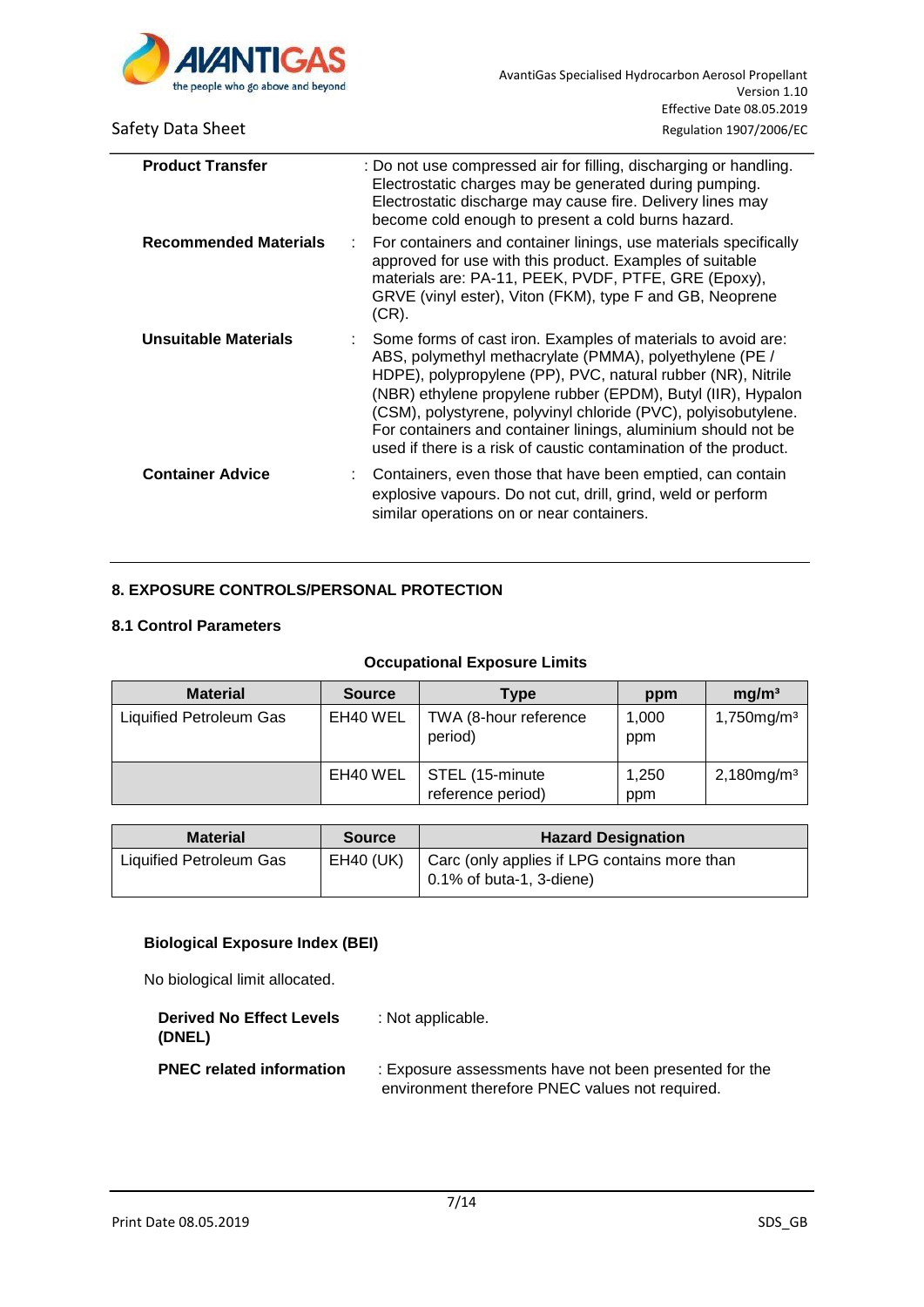

| <b>8.2 Exposure Controls</b>                   |                                                                                                                                                                                                                                                                                                                                                                                                                                                                                                                                                                                                                                                                                                                                                                                                                                                                                                    |
|------------------------------------------------|----------------------------------------------------------------------------------------------------------------------------------------------------------------------------------------------------------------------------------------------------------------------------------------------------------------------------------------------------------------------------------------------------------------------------------------------------------------------------------------------------------------------------------------------------------------------------------------------------------------------------------------------------------------------------------------------------------------------------------------------------------------------------------------------------------------------------------------------------------------------------------------------------|
| <b>General Information</b>                     | : The level of protection and types of controls necessary will<br>vary depending upon potential exposure conditions. Select<br>controls based on a risk assessment of local circumstances.                                                                                                                                                                                                                                                                                                                                                                                                                                                                                                                                                                                                                                                                                                         |
|                                                | Appropriate measures include: Use sealed systems as far as<br>possible. Adequate explosion-proof ventilation to control<br>airborne concentrations below the exposure guidelines/limits.<br>Local exhaust ventilation is recommended.                                                                                                                                                                                                                                                                                                                                                                                                                                                                                                                                                                                                                                                              |
| <b>Occupational Exposure Controls</b>          |                                                                                                                                                                                                                                                                                                                                                                                                                                                                                                                                                                                                                                                                                                                                                                                                                                                                                                    |
| <b>Personal Protective</b><br><b>Equipment</b> | : Personal protective equipment (PPE) should meet<br>recommended national standards. Check with PPE suppliers.                                                                                                                                                                                                                                                                                                                                                                                                                                                                                                                                                                                                                                                                                                                                                                                     |
| <b>Eye Protection</b>                          | : Chemical splash goggles (gas-tight mono-goggles) and face<br>shield with chin guard.<br>Approved to EU Standard EN166.                                                                                                                                                                                                                                                                                                                                                                                                                                                                                                                                                                                                                                                                                                                                                                           |
| <b>Hand Protection</b>                         | : Personal hygiene is a key element of effective hand care.<br>Gloves must be worn on clean hands. After using gloves,<br>hands should be washed and dried thoroughly. Application of<br>a non-perfumed moisturiser is recommended.<br>Suitability and durability of a glove is dependent on usage,<br>e.g. frequency and duration of contact, chemical resistance of<br>glove material, glove thickness, and dexterity. Always seek<br>advice from glove suppliers.<br>Contaminated gloves should be replaced. Where hand contact<br>with the product may occur the use of gloves approved to<br>relevant standards e.g. EN 374, made from the following<br>materials may provide suitable chemical protection: Neoprene<br>rubber. Nitrile rubber.<br>If contact with liquefied product is possible or anticipated,<br>gloves should be thermally insulated to prevent cold burns<br>e.g. EN 511 |
| <b>Body Protection</b>                         | : Chemical resistant, fire retardant, anti-static clothing and cold<br>resistant gloves/gauntlets, safety boots and apron.                                                                                                                                                                                                                                                                                                                                                                                                                                                                                                                                                                                                                                                                                                                                                                         |
| <b>Respiratory Protection</b>                  | : If engineering controls do not maintain airborne<br>concentrations to a level which is adequate to protect worker<br>health, select respiratory protection equipment suitable for the<br>specific conditions of use and meeting relevant legislation.<br>Check with respiratory protective equipment suppliers. Where<br>air-filtering respirators are unsuitable (e.g. airborne<br>concentrations are high, risk of oxygen deficiency, confined<br>space) use appropriate positive pressure breathing apparatus.<br>Where air filtering respirators are suitable, select an<br>appropriate combination of mask and filter. Select a filter<br>suitable for organic gases and vapours [boiling point <65 °C<br>(149 °F)]<br>Before any such Respiratory protection is used, the Wearer<br>must be trained and competent in its use and any limitations.                                          |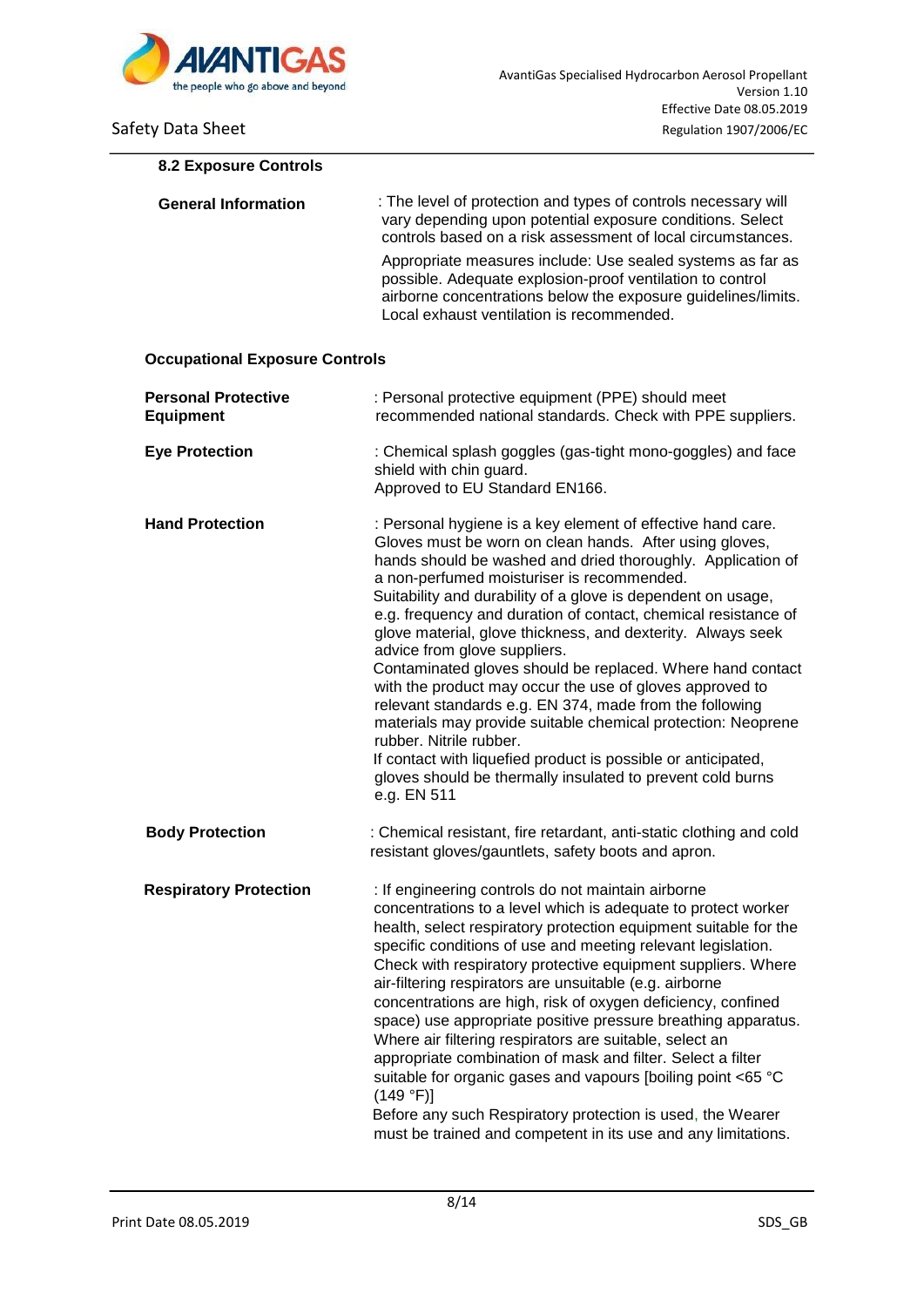

| <b>Thermal Hazards</b>                 | : When handling cold material that can cause frost burns, wear<br>cold resistant, thermal gloves, safety hat and visor, Fire<br>retardant, Anti-static, cold resistant overalls (with cuffs over<br>gloves and legs over boots) and heavy-duty boots e.g. leather<br>for cold resistance. |
|----------------------------------------|-------------------------------------------------------------------------------------------------------------------------------------------------------------------------------------------------------------------------------------------------------------------------------------------|
| <b>Monitoring Methods</b>              | : Monitoring of the concentration of substances in the breathing<br>zone of workers or in the general workplace may be required to<br>confirm compliance with an OEL and adequacy of exposure<br>controls. For some substances, biological monitoring may also<br>be appropriate.         |
| <b>Environmental Exposure Controls</b> |                                                                                                                                                                                                                                                                                           |
| <b>Environmental Exposure</b>          | : Local quidelines on emission limits for volatile substances                                                                                                                                                                                                                             |

| <b>Environmental Exposure</b> | : Local guidelines on emission limits for volatile substances |
|-------------------------------|---------------------------------------------------------------|
| <b>Control Measures</b>       | must be observed for the discharge of exhaust air containing  |
|                               | vapour.                                                       |

### **9. PHYSICAL AND CHEMICAL PROPERTIES**

## **9.1 Information on basic physical and chemical properties**

| Appearance<br>Odour<br>pH                          | : Colourless. Liquid under pressure.<br>: Odourless if unstenched.<br>: Not applicable |
|----------------------------------------------------|----------------------------------------------------------------------------------------|
| Initial Boiling Point and<br><b>Boiling Range</b>  | : Typical -40 °C to -2 °C / -40 °F to 28 °F 1,013 hPa                                  |
| Flash point                                        | : Typical <- 60 °C / - 76 °F                                                           |
| Upper / lower Flammability<br>or Explosion limits  | : Typical 1.4 - 10.9 %(V)                                                              |
| Auto-ignition temperature                          | : Typical 365 °C / 689 °F                                                              |
| Vapour pressure                                    | : ca. 590 to 1,760 kPa at 45 °C / 113 °F                                               |
| Density                                            | : Typical 500 - 510 kg/m3 at 15 °C / 59 °F                                             |
| Water solubility                                   | : Negligible                                                                           |
| Solubility in other solvents : Data not available  |                                                                                        |
| n-octanol/water partition<br>coefficient (log Pow) | : ca. 2.3 to 2.8                                                                       |
| Dynamic viscosity                                  | : Not applicable.                                                                      |
| Kinematic viscosity                                | : Not applicable.                                                                      |
| Vapour density (air=1)                             | : ca. 1.5 at 15 °C / 59 °F                                                             |
| Evaporation rate                                   | : Data not available                                                                   |
| $(nBuAc=1)$                                        |                                                                                        |
| Flammability                                       | : Extremely flammable                                                                  |
| 9.2 Other Information                              |                                                                                        |
| <b>Other Information</b>                           | : Not applicable                                                                       |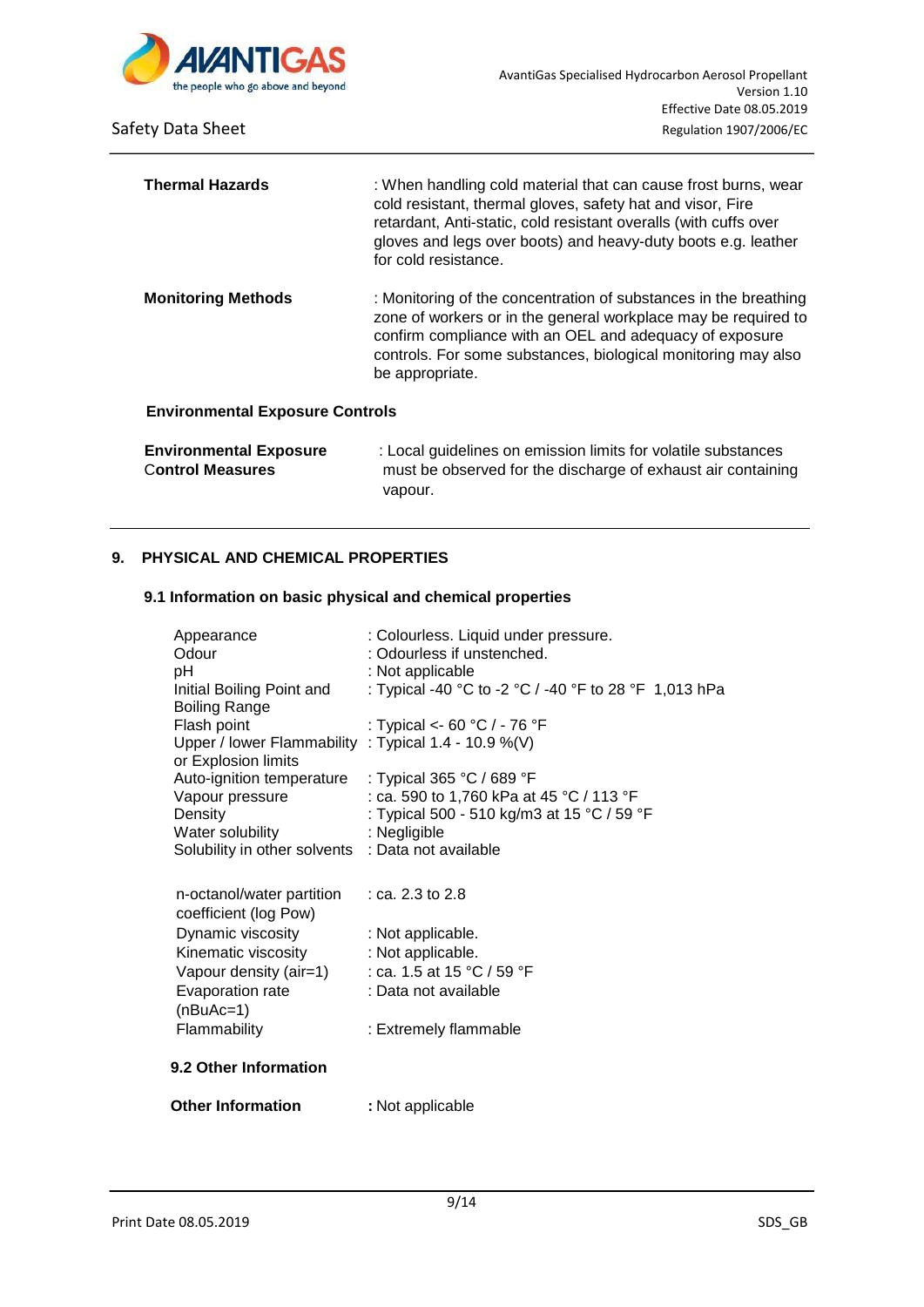

### **10. STABILITY AND REACTIVITY**

| <b>10.1 Reactivity</b>                            | : No, product will not become self-reactive.                                                                                                                                                            |
|---------------------------------------------------|---------------------------------------------------------------------------------------------------------------------------------------------------------------------------------------------------------|
| <b>10.2 Chemical Stability</b>                    | : Stable.                                                                                                                                                                                               |
| 10.3 Possibility of<br><b>Hazardous Reactions</b> | : No, hazardous, exothermic polymerization cannot occur.                                                                                                                                                |
| <b>10.4 Conditions to Avoid</b>                   | : Heat, open flames, sparks and flammable atmospheres.                                                                                                                                                  |
| 10.5 Incompatible<br><b>Materials</b>             | : Strong oxidising agents (e.g. Chlorates & Nitrates)                                                                                                                                                   |
| 10.6 Hazardous<br><b>Decomposition Products</b>   | : Hazardous decomposition products are not expected to<br>form during normal storage. If combusted compounds of<br>Carbon Dioxide and Carbon monoxide will be released<br>to atmosphere during any fire |

### **11. TOXICOLOGICAL INFORMATION**

## **11.1 Information on Toxicological effects**

| <b>Basis for Assessment</b>                                         | : Information given is based on product data, a knowledge<br>of the components and the toxicology of similar products.                                                                    |
|---------------------------------------------------------------------|-------------------------------------------------------------------------------------------------------------------------------------------------------------------------------------------|
| <b>Likely Routes of Exposure</b>                                    | : Inhalation is the primary route of exposure although<br>Exposure may occur through skin or eye contact.                                                                                 |
| <b>Acute Oral Toxicity</b>                                          | : Not applicable.                                                                                                                                                                         |
| <b>Acute Dermal Toxicity</b>                                        | : Not applicable.                                                                                                                                                                         |
| <b>Acute Inhalation Toxicity</b>                                    | : Low toxicity: LC50 > 20 mg/l / 4.00 h, Rat                                                                                                                                              |
| <b>Skin Corrosion/Irritation</b>                                    | : Not irritating to skin.                                                                                                                                                                 |
| <b>Serious Eye Damage/Irritation</b>                                | : Essentially non-irritating to eyes.                                                                                                                                                     |
| <b>Respiratory Irritation</b>                                       | : Inhalation of vapours or mists may cause irritation to the<br>respiratory system.                                                                                                       |
| <b>Respiratory or Skin Sensitisation</b>                            | : Not expected to be a sensitiser.                                                                                                                                                        |
| <b>Aspiration Hazard</b>                                            | : Not considered an aspiration hazard.                                                                                                                                                    |
| <b>Germ Cell Mutagenicity</b>                                       | : No evidence of mutagenic activity.                                                                                                                                                      |
| Carcinogenicity                                                     | : Not expected to be carcinogenic.                                                                                                                                                        |
| <b>Reproductive and</b><br><b>Developmental Toxicity</b>            | : Not expected to impair fertility. Not a developmental<br>toxicant.                                                                                                                      |
| <b>Specific Target Organ Toxicity -</b><br><b>Single Exposure</b>   | : High concentrations may cause central nervous system<br>depression resulting in headaches, dizziness and<br>nausea; continued inhalation may result in<br>unconsciousness and/or death. |
| <b>Specific Target Organ Toxicity -</b><br><b>Repeated Exposure</b> | : Low systemic toxicity on repeated exposure.                                                                                                                                             |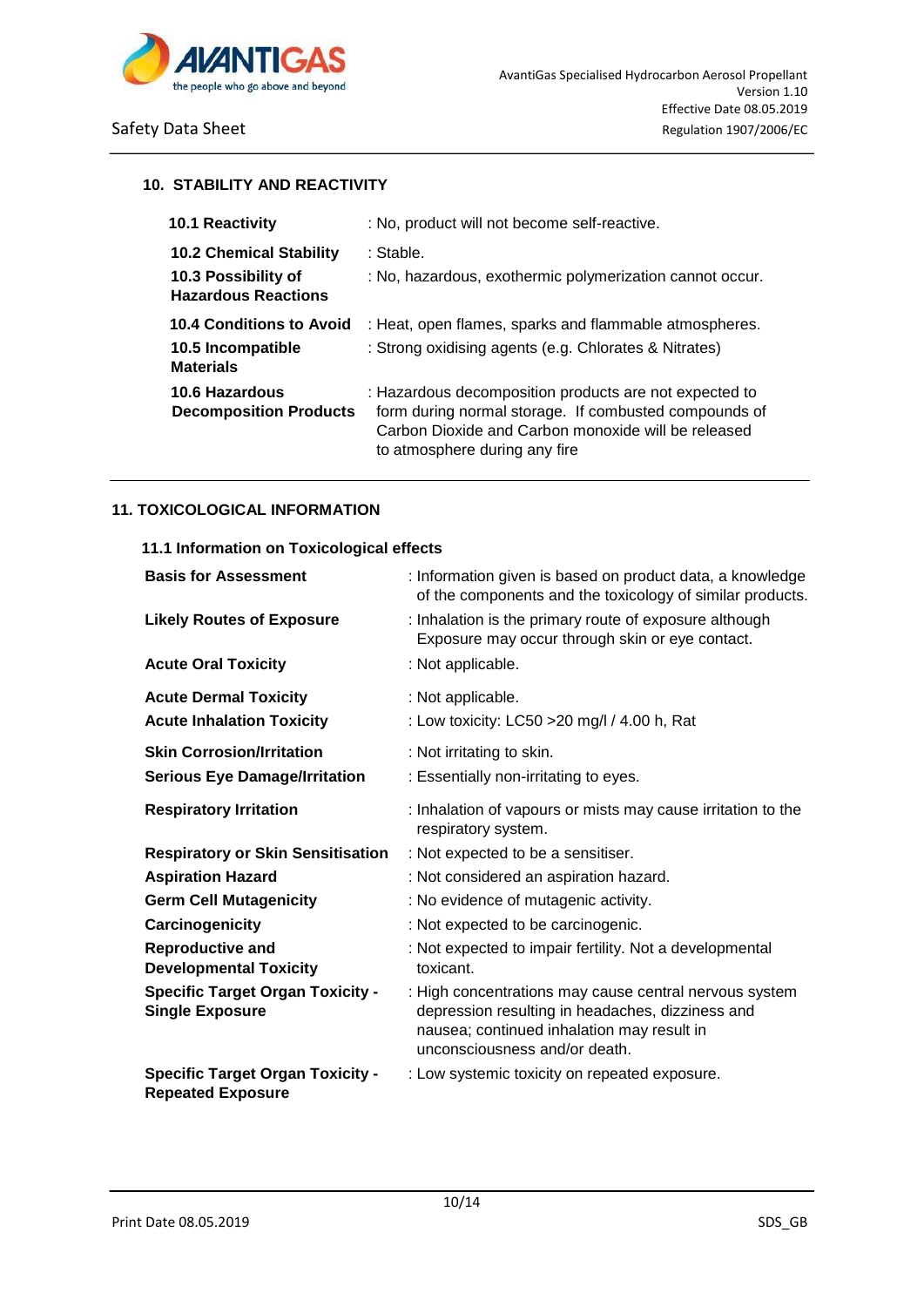

| <b>Additional Information</b> | : Rapid release of gases which are liquids under pressure<br>may cause frost burns of exposed tissues (skin, eye) due<br>to evaporative cooling. |
|-------------------------------|--------------------------------------------------------------------------------------------------------------------------------------------------|
|                               | High gas concentrations will displace available oxygen<br>from the air; unconsciousness and death may occur<br>suddenly from lack of oxygen.     |
|                               | Exposure to very high concentrations of similar materials<br>has been associated with irregular heart rhythms and<br>cardiac arrest.             |

# **12. ECOLOGICAL INFORMATION**

| <b>Basis for Assessment</b>                   | : Information given is based on product testing, and/or similar<br>products, and/or components.                                                                                      |
|-----------------------------------------------|--------------------------------------------------------------------------------------------------------------------------------------------------------------------------------------|
| 12.1 Toxicity<br><b>Acute Toxicity</b>        | : Physical properties indicate that petroleum gases will rapidly<br>volatilise from the aquatic environment and that acute and chronic<br>effects would not be observed in practice. |
| 12.2 Persistence and<br>degradability         | : Expected to be readily biodegradable. Oxidises rapidly by photo<br>chemical reactions in air.                                                                                      |
| 12.3 Bioaccumulative<br><b>Potential</b>      | : Not expected to bioaccumulate significantly.                                                                                                                                       |
| 12.4 Mobility                                 | : Because of their extreme volatility, air is the only environmental<br>compartment that hydrocarbon gases will be found.                                                            |
| 12.5 Result of the PBT<br>and vPvB assessment | : The substance does not fulfil all screening criteria for<br>persistence, bioaccumulation and toxicity and hence is not<br>considered to be PBT or vPvB.                            |
| <b>12.6 Other Adverse</b><br><b>Effects</b>   | : In view of the high rate of loss from solution, the product is<br>unlikely to pose a significant hazard to aquatic life.                                                           |

# **13. DISPOSAL CONSIDERATIONS**

# **13.1 Waste Treatment Methods**

| <b>Material Disposal</b> | : It is the responsibility of the waste generator to determine the<br>toxicity and physical properties of the material generated to<br>determine the proper waste classification and disposal<br>methods in compliance with applicable regulations.             |
|--------------------------|-----------------------------------------------------------------------------------------------------------------------------------------------------------------------------------------------------------------------------------------------------------------|
|                          | Waste arising from a spillage or tank cleaning should be<br>disposed of in accordance with prevailing regulations,<br>preferably to a recognised collector or contractor. The<br>competence of the collector or contractor should be<br>established beforehand. |
|                          | Do not dispose into the environment, in drains or in water<br>courses. Given the nature and uses of this product, the need<br>for disposal seldom arises. If necessary, dispose by controlled                                                                   |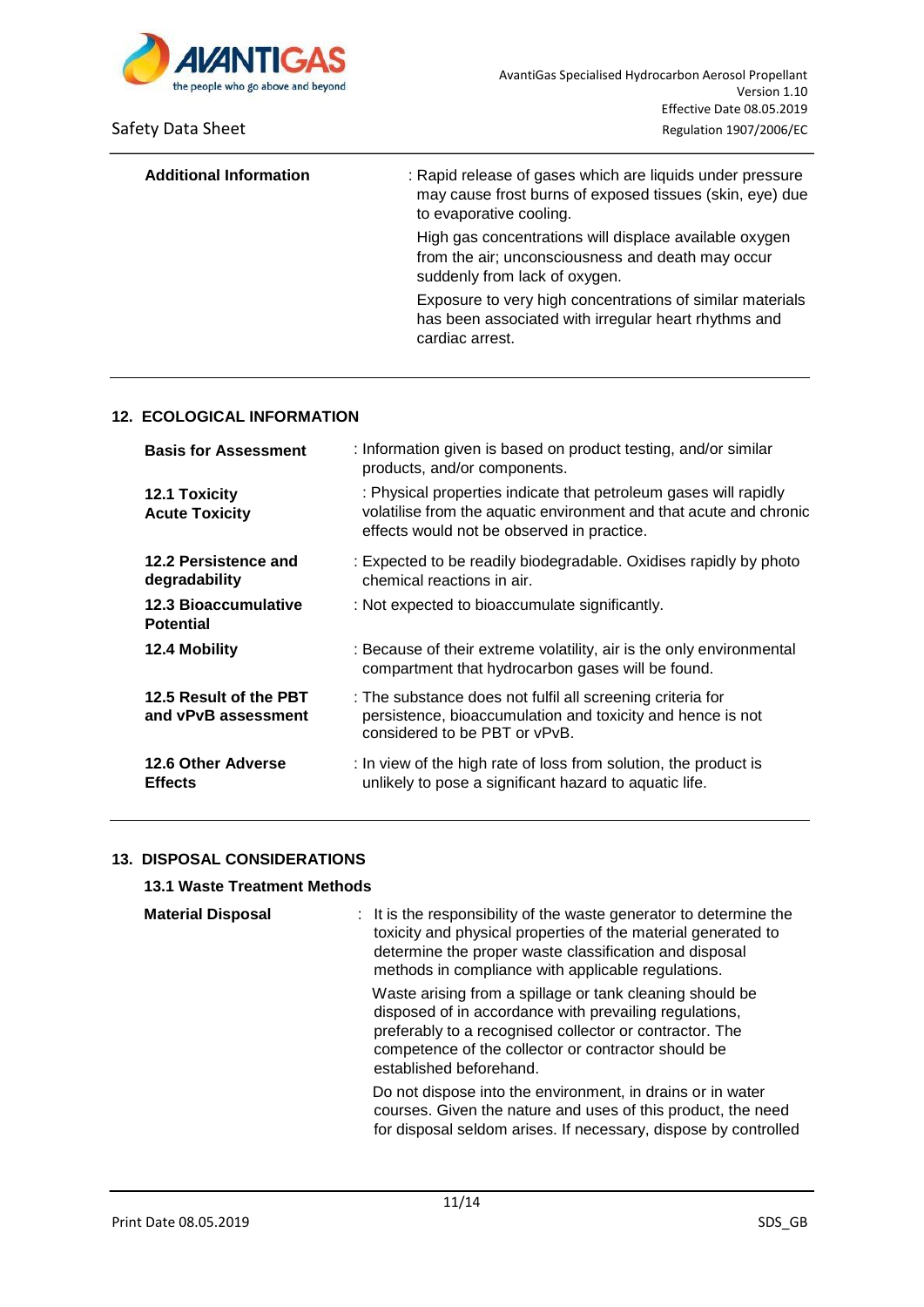

|                           | combustion in purpose-designed equipment. If this is not<br>possible, contact the supplier.                                                                                                                                                                                                                                                                 |
|---------------------------|-------------------------------------------------------------------------------------------------------------------------------------------------------------------------------------------------------------------------------------------------------------------------------------------------------------------------------------------------------------|
| <b>Container Disposal</b> | : Return part-used or empty cylinders to the supplier. For tanks<br>seek specialist advice from suppliers. Dispose in accordance<br>with prevailing regulations, preferably to a recognised collector<br>or contractor. The competence of the collector or contractor<br>should be established beforehand.                                                  |
| <b>Local Legislation</b>  | : Disposal should be in accordance with all applicable regional,<br>national, and local laws and regulations. Local regulations may<br>be more stringent than regional or national requirements and<br>must be complied with.<br>EU Waste Disposal Code (EWC): 16 05 04 gases in pressure<br>containers (including halons) containing dangerous substances. |

## **14. TRANSPORT INFORMATION**

|      |                                          | <b>Transport Category</b>                                   |            |                                                                                                                                                                                     |                         |                         |
|------|------------------------------------------|-------------------------------------------------------------|------------|-------------------------------------------------------------------------------------------------------------------------------------------------------------------------------------|-------------------------|-------------------------|
|      |                                          | Land<br><b>Transport</b>                                    |            | <b>Inland Waterways</b><br><b>Transport (ADN)</b>                                                                                                                                   | <b>Sea</b><br>Transport | Air<br><b>Transport</b> |
|      |                                          | <b>ADR</b>                                                  | <b>RID</b> |                                                                                                                                                                                     | (IMDG)                  | (IATA)                  |
| 14.1 | UN No                                    | 1965                                                        |            |                                                                                                                                                                                     |                         |                         |
| 14.2 | <b>Un Proper Shipping</b><br><b>Name</b> | HYDROCARBON GAS MIXTURE, LIQUIFIED,<br>NOS.(Propane/Butane) |            |                                                                                                                                                                                     |                         |                         |
| 14.3 | <b>Transport Hazard</b><br><b>Class</b>  | 2                                                           |            |                                                                                                                                                                                     |                         |                         |
| 14.4 | Danger label<br>(Primary Risk)           | 2.1                                                         |            |                                                                                                                                                                                     |                         |                         |
| 14.5 | Environmental<br>hazard                  | NO                                                          |            |                                                                                                                                                                                     |                         |                         |
| 14.6 | <b>Special Precautions</b><br>for user   |                                                             |            | Special Precautions: Refer to Chapter 7, Handling & Storage,<br>for special precautions, which a user needs to be aware of or<br>needs to comply with in connection with transport. |                         |                         |

**Additional Information** : Local regulations: UN1965 classification is used for petroleum gases, liquefied.

> Hazchem code: 2YE (Emergency Action Code - UK /CDG) 23 (Emergency action Code - EU / ADR)

 IATA - Forbidden for transport on passenger aircraft. Avoid transport on where the load space is not separated from the drivers compartment.

 Ensure vehicle driver is trained in the transport of this substance including accident and emergency procedures.

 The transport information is not intended to convey all specific regulatory data relating to this material.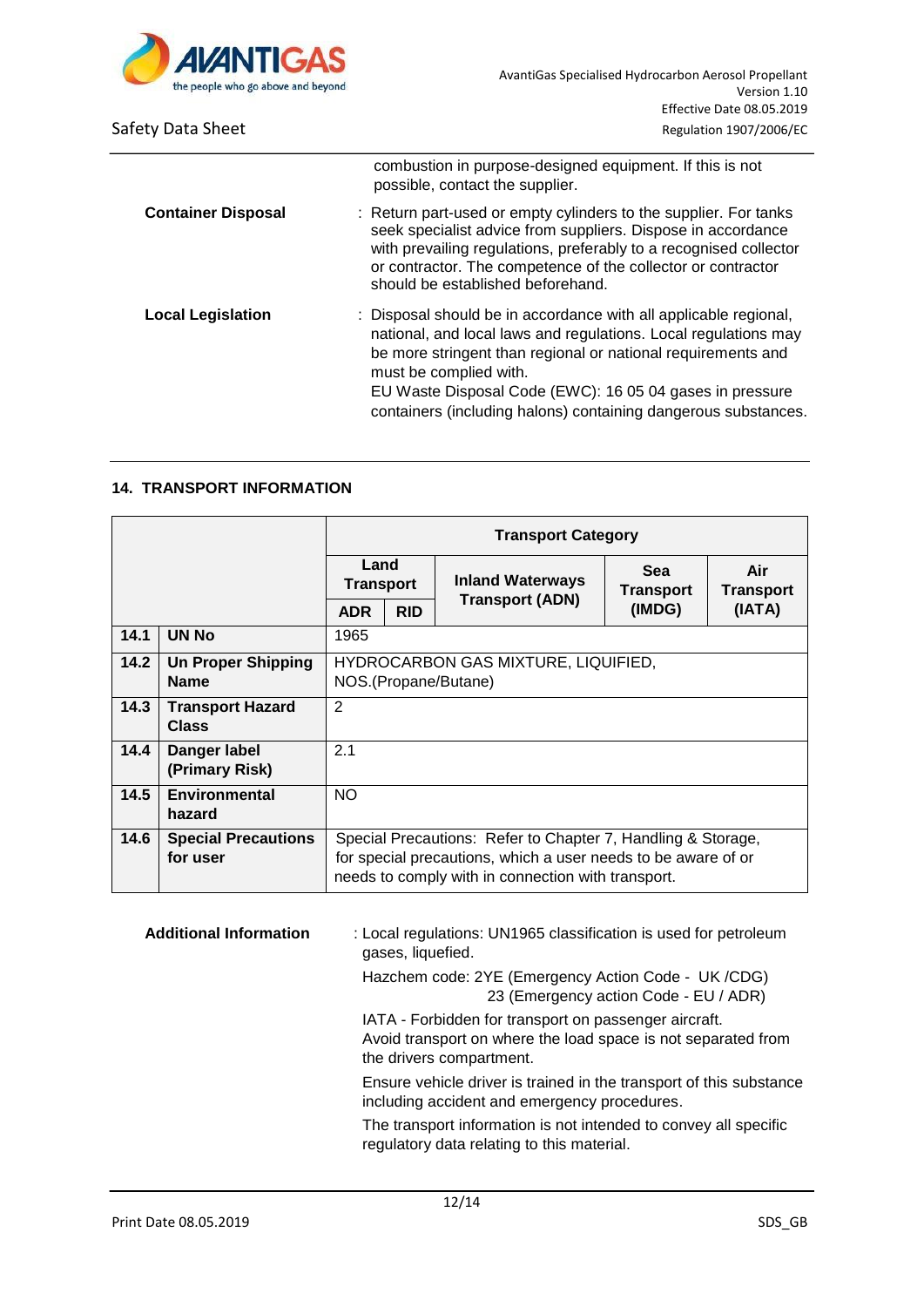

### **15. REGULATORY INFORMATION**

The regulatory information is not intended to be comprehensive. Other regulations may apply to this material.

## **15.1 Safety, health and environmental regulations/legislation specific for the substance or mixture**

### **Other regulatory Information**

| <b>Other Information</b>    | : Environmental Protection Act 1990 (as amended). Health and<br>Safety at Work Act 1974. Consumers Protection Act 1987.<br>Control of Pollution Act 1974. Environmental Act 1995.<br>Factories Act 1961.ADR 2017. IMDG 2016.ADN 2017. RID<br>2017.CDG Regulations 2009 (as amended). IATA Dangerous<br>goods Regulations 2017. RIDDOR Regulations 2013. Health<br>and Safety (First Aid) Regulations 1981 (as amended)<br>Personal Protective Equipment Regulations 2002. Personal<br>Protective Equipment at Work Regulations 1992 (as amended)<br>COMAH Regulations 2015. DSEAR Regulations 2002.CLP<br>Regulation 2008. Pressure Systems Safety Regulations 2000.<br>REACH Regulations 2006 (as amended). EH40 Regulations<br>2005 |
|-----------------------------|---------------------------------------------------------------------------------------------------------------------------------------------------------------------------------------------------------------------------------------------------------------------------------------------------------------------------------------------------------------------------------------------------------------------------------------------------------------------------------------------------------------------------------------------------------------------------------------------------------------------------------------------------------------------------------------------------------------------------------------|
| <b>15.2 Chemical Safety</b> | : No chemical safety assessment has been performed for this                                                                                                                                                                                                                                                                                                                                                                                                                                                                                                                                                                                                                                                                           |
| <b>Assessment</b>           | substance due to its REACH (Annex V) exemption                                                                                                                                                                                                                                                                                                                                                                                                                                                                                                                                                                                                                                                                                        |

# **16. OTHER INFORMATION**

### **CLP Hazard Statements**

H220 Extremely flammable gas.

| H <sub>280</sub> | Contains gas under pressure; may explode if heated. |
|------------------|-----------------------------------------------------|
|------------------|-----------------------------------------------------|

### **Identified Uses according to the Use Descriptor System**

| Recommended<br><b>Restrictions on Use</b><br>(Advice Against) | : This product must not be used in applications other than those<br>recommended in Section 1, without first seeking the advice of<br>the supplier.                                                                                                                                                                                                                                                 |  |
|---------------------------------------------------------------|----------------------------------------------------------------------------------------------------------------------------------------------------------------------------------------------------------------------------------------------------------------------------------------------------------------------------------------------------------------------------------------------------|--|
| <b>Additional Information</b>                                 | : This document contains important information to ensure the safe<br>storage, handling and use of this product. The information in this<br>document should be brought to the attention of the person in<br>your organisation responsible for advising on safety matters.                                                                                                                           |  |
| <b>Other Information</b>                                      |                                                                                                                                                                                                                                                                                                                                                                                                    |  |
| <b>SDS Distribution</b>                                       | : If the product is supplied to a downstream user or distributor and<br>they request an SDS it must be supplied.<br>The safety data sheet need not be supplied where hazardous<br>substances or mixtures offered or sold to the general public are<br>provided with sufficient information to enable users to take the<br>necessary measures as regards the protection of human health,<br>safety. |  |